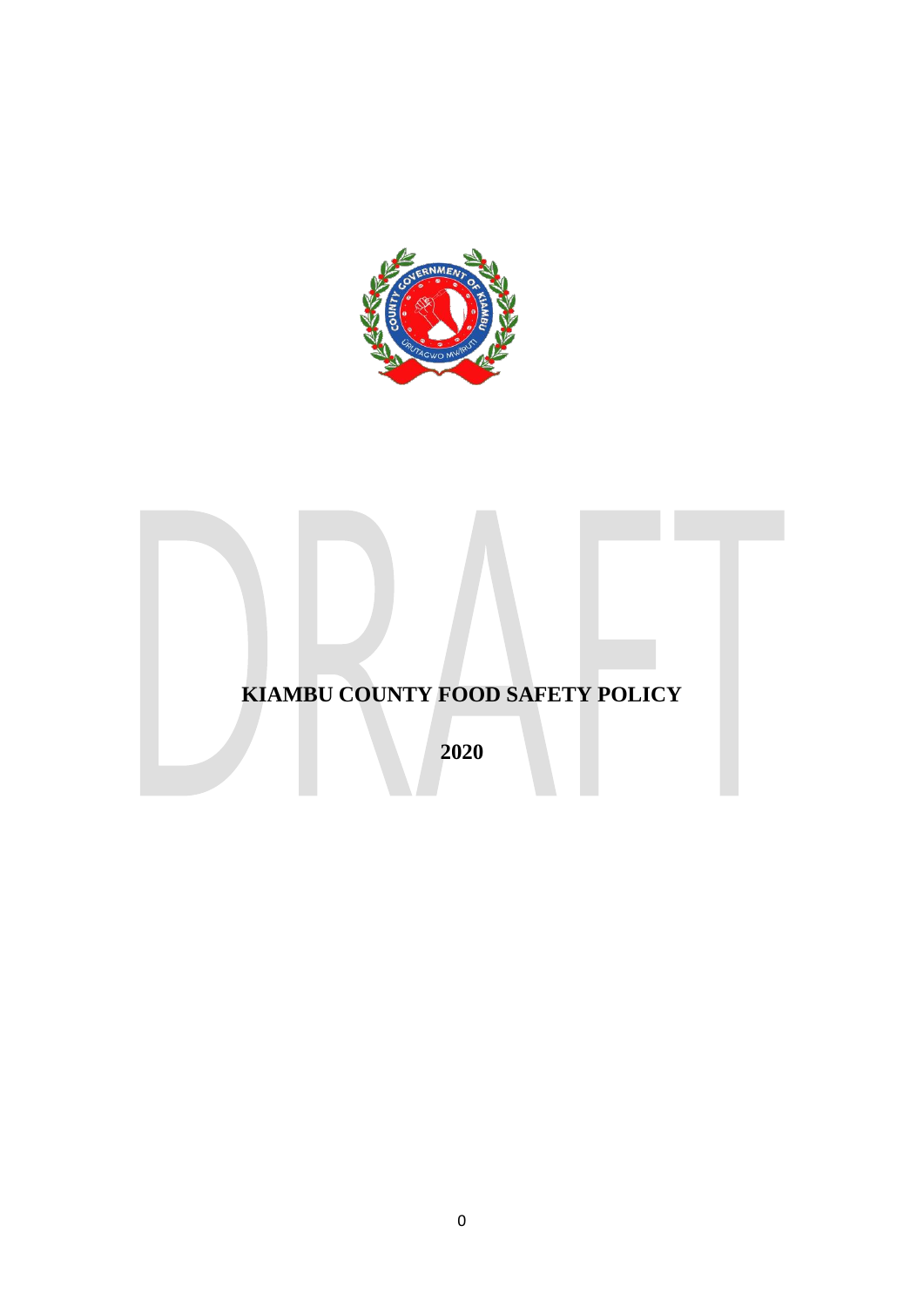# **Table of Contents**

| 1.0 BACKGROUND TO THE POLICY  Error! Bookmark not defined.  |  |
|-------------------------------------------------------------|--|
|                                                             |  |
|                                                             |  |
|                                                             |  |
|                                                             |  |
|                                                             |  |
|                                                             |  |
|                                                             |  |
|                                                             |  |
|                                                             |  |
| 5.0 POLICY FUNDING MECHANISMS  Error! Bookmark not defined. |  |

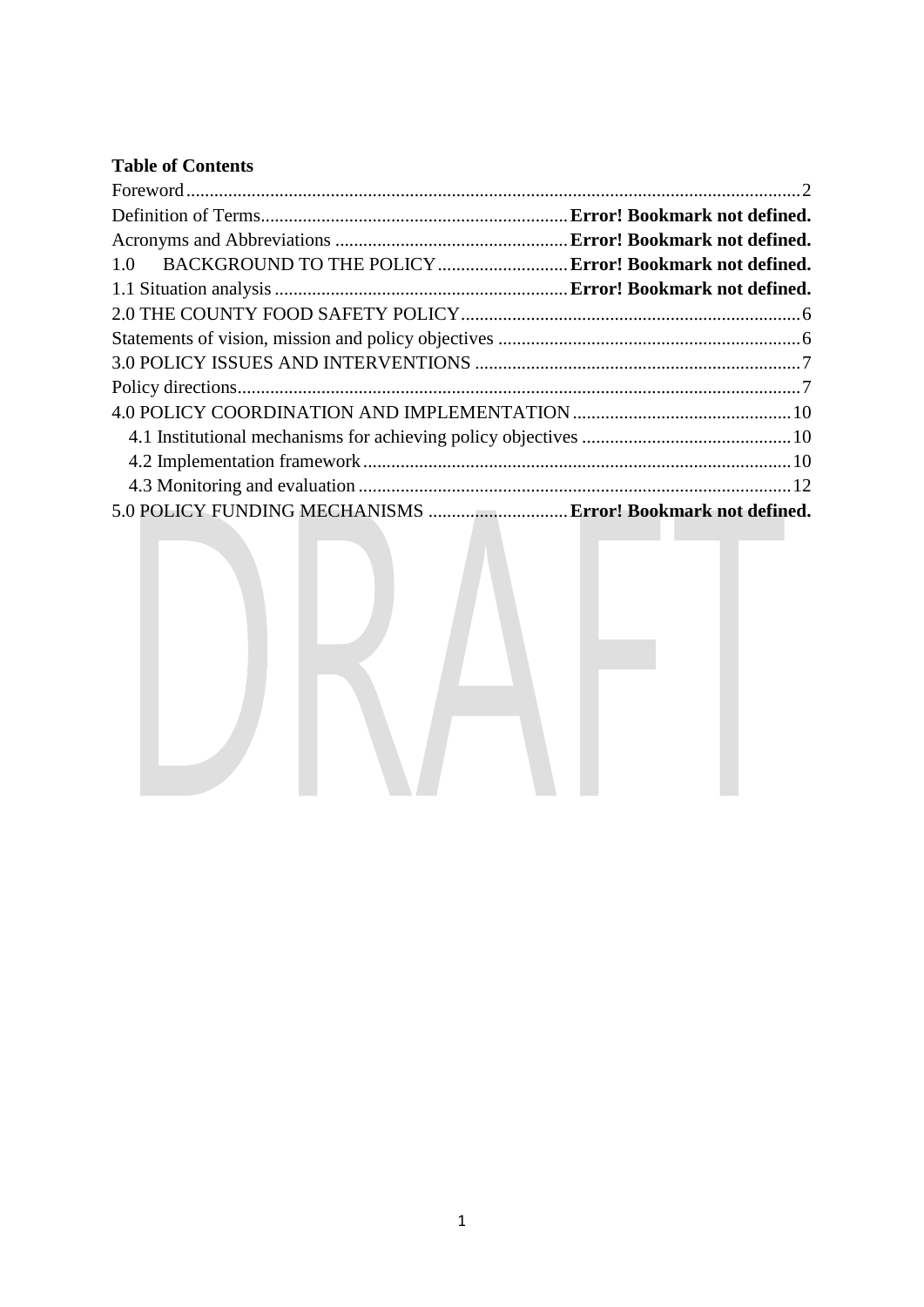# <span id="page-2-0"></span>**Foreword**

Food safety needs to be addressed by protecting the food supply from microbial, chemical and physical hazards that may occur during all stages of food production, including growing, harvesting, processing, transporting, distributing, retailing, storing and consumption. Welldeveloped food safety systems contribute to improved public health, increased access to food trade, increased food security and the protection of the environment. Access to safe food is a fundamental right as prescribed in Article 43 as read with Article 46 of the Constitution of Kenya 2010.The formulation of the Kiambu County Food Safety Policy 2020 shall strengthen the Food Safety Control system in Kiambu County.

Components of Food Safety Control system are being managed by different stakeholders in a random manner. A county depending on both home-grown and imported food with fast developing agriculture sector is greatly in need of a systematic approach to manage Food Safety Control.

The scope of this policy covers all aspects of county, national, regional, and international practices, principles, guidelines, standards and agreements governing food safety systems. The policy includes all public and private entities involved in the technical, operational and management aspects of food safety and control systems in Kiambu County.

In order to achieve integrated food safety and control management, the policy is carefully formulated taking into account the pillars of Food Safety control Management namely:, Food Law, Regulation and standards, Inspection Services, Laboratory services, Monitoring and Training.

This policy shall enable the successful improvement and implementation of food safety related issues, including import, export and locally produced food in the County. Furthermore, I am confident that this policy and its implementation shall improve the food safety which shall contribute to the health and well-being of our people.

This policy has been developed with collaboration and consultative effort by national stakeholders including governmental and non-governmental stakeholders. The formulation of policy was generously funded by MESSPT I would like to take this opportunity to express my sincere gratitude to MESSPT for their continuous support. My appreciation also goes to all stakeholders for their contribution during consultative process.

| Contaminant | Any biological or chemical agent, foreign material, or other   |
|-------------|----------------------------------------------------------------|
|             | substances not intentionally added to food that may compromise |
|             | food safety of suitability                                     |
| Feed        | Any single or multiple material, whether processed, semi       |
|             | processed or raw, which is intended to be fed directly to food |
|             | producing animals.                                             |
| Food        | Means any substance, whether processed, semi processed or raw, |
|             | which is intended for human consumption, and includes drink,   |
|             | chewing gum and any substance which has been used in the       |
|             | manufacture, preparation or treatment of food bud does not     |
|             | include cosmetics or tobacco or substances used only as drugs. |

# **Definition of Terms**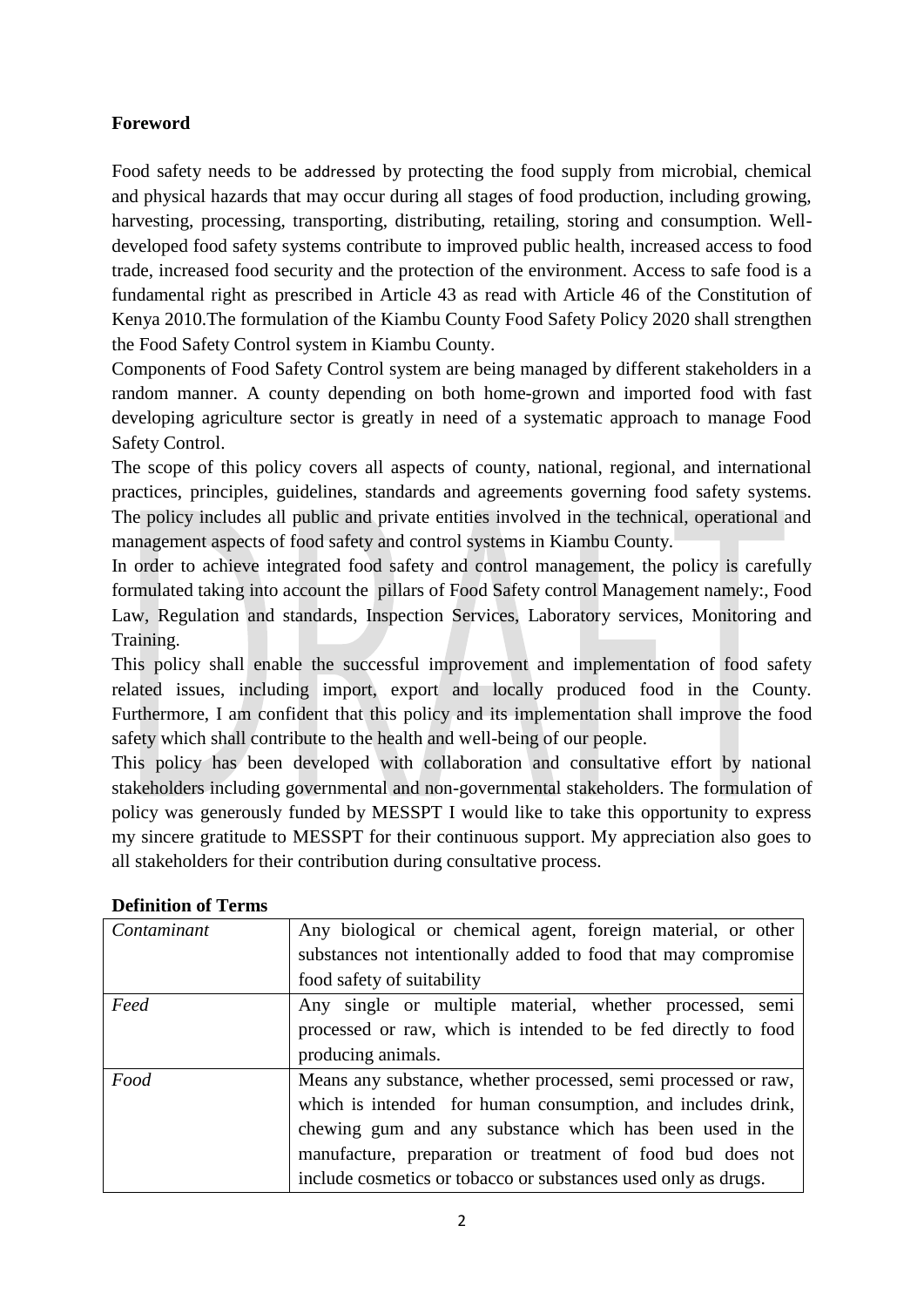| Food Hygiene             | All condition and measures necessary to ensure the safety and         |
|--------------------------|-----------------------------------------------------------------------|
|                          | suitability of food at all stages of the food chain.                  |
| business<br>Food         | A food business operator is as any undertaking, whether private or    |
| operator                 | public, for profit or not, carrying out any of the activities related |
|                          | to any stage of manufacture, processing, packaging, storage,          |
|                          | distribution<br>of food.<br>transportation,<br>imports<br>and         |
|                          | including food services, sale of food or food ingredients             |
| <b>Food Safety</b>       | All measures to ensure that food will not cause harm to the           |
|                          | consumer when it is prepared and/ or eaten according to its           |
|                          | intended use.                                                         |
| Foodborne disease        | A general term used to describe any diseases or illness caused by     |
|                          | eating contaminated food or drink. Traditionally referred to as       |
|                          | food poisoning.                                                       |
| <b>Hazard</b>            | Anything microbiological, chemical or physical that can harm to a     |
|                          | consumer.                                                             |
| <b>Risk</b>              | Is the probability of an illness as a result of a hazard occurring in |
|                          | a food. Although a pathogen may represent a serious hazard, if it     |
|                          | is unlikely to occur in a food (or at low numbers), then the risk to  |
|                          | the consumers is very small. The risk to consumers is also            |
|                          | influenced by the dose, so the more consumed the more likelihood      |
|                          | of a health hazard.                                                   |
| Vended-<br><b>Street</b> | Food prepared and/or sold by vendors in streets and other public      |
| food/street food         | places for immediate consumption or consumption at a later time       |
|                          | without further processing or preparation. This definition includes   |
|                          | fresh fruits and vegetables which are sold outside authorized         |
|                          | markets for immediate consumption.                                    |
|                          |                                                                       |
|                          |                                                                       |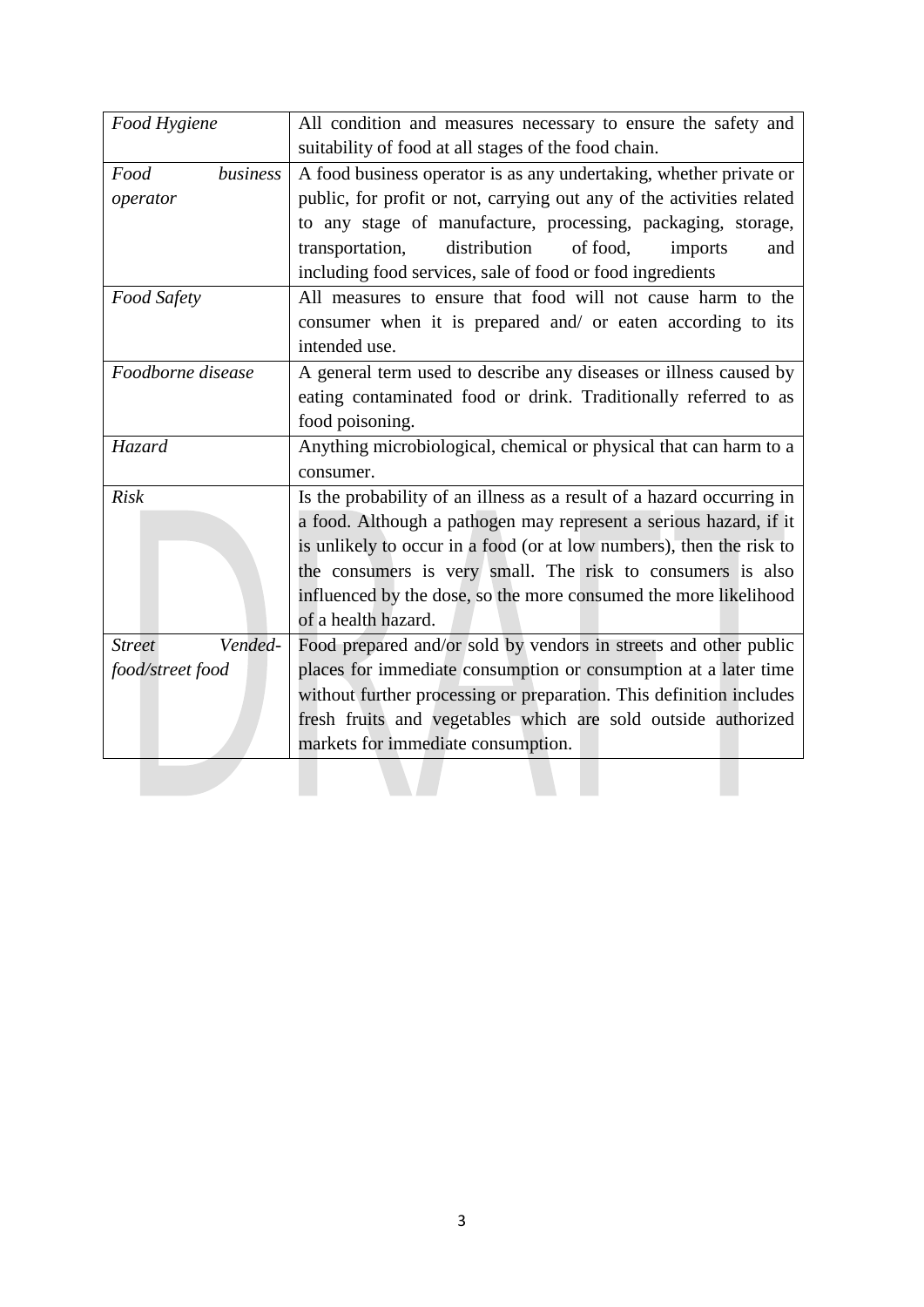# **Acronyms and Abbreviations**

HCD- Horticultural Crops Directorate KCFSTC-Kiambu County Food Safety Technical Committee KDB-Kenya Dairy Board KEBS- Kenya Bureau of Standards KEPHIS-Kenya Plant Health Inspectorate Services FBO-Food business operator WARUHIU ATC-Waruhiu Agriculture Training Centre

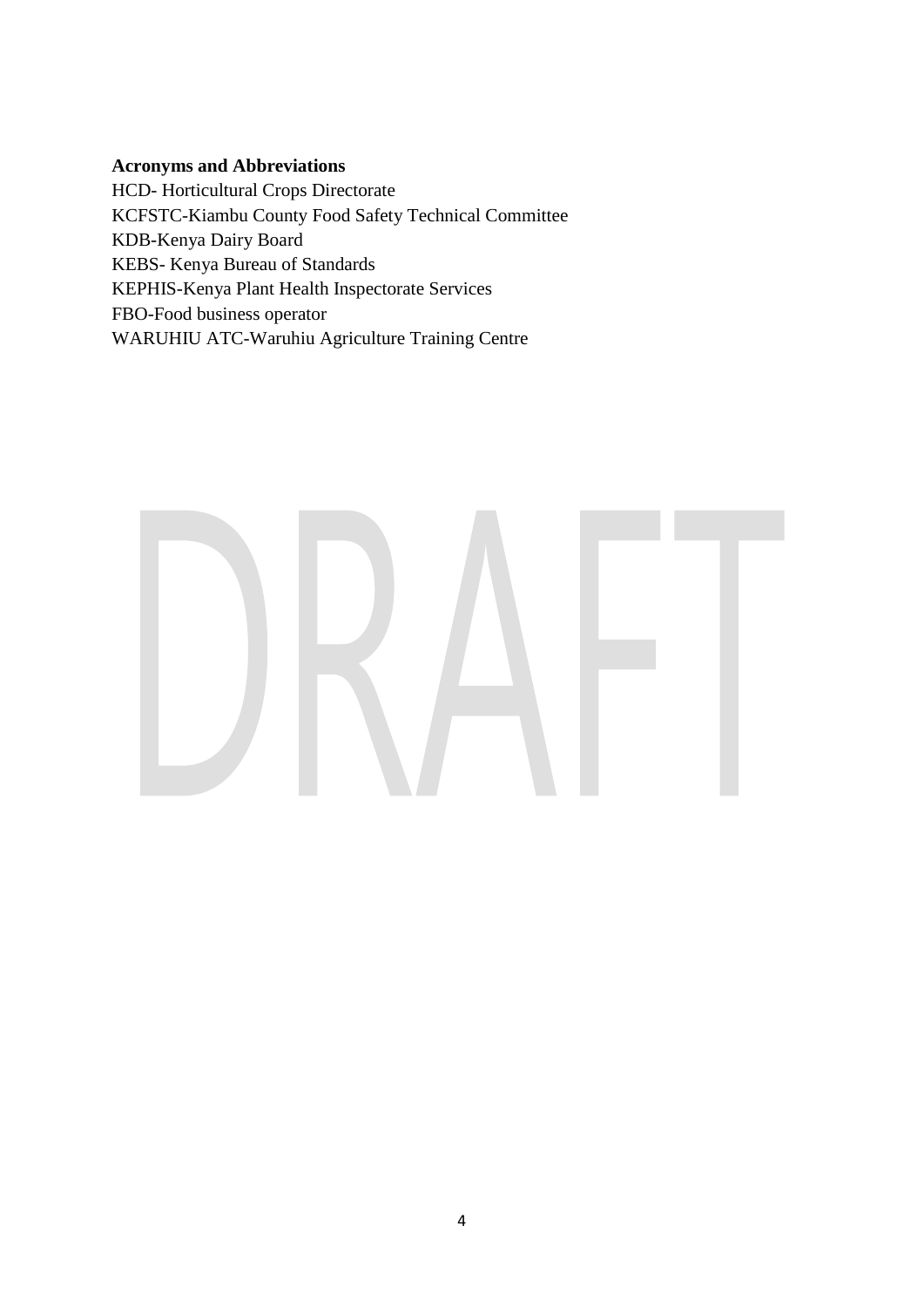#### **1.0 BACKGROUND TO THE POLICY**

Food safety is crucial for human health and development and poverty reduction. It includes all measures intended to protect human health. Food is considered to be safe if there is reasonable demonstrated certainty that no harm will result from its consumption under anticipated conditions of use.

Kenya lacks a defined and published policy on food safety. However, there exists food laws, both at national and international level .The national food safety is managed by various statutory government agencies. They include the KDA, KEPHIS, KEBS, and HCD among others. They aim at promoting public health, protecting the consumers against health hazards and enhancing economic development. They also sensitize and implement codes of hygiene and agriculture practices by stakeholders throughout the food chain.

Food safety is being kept as low priority due to the lack of proper regulatory framework and inadequate human, technical and financial resources. The national food control system is fragmented and roles and responsibilities of various stakeholders are not well defined and their functions overlap. Under such circumstances, Kiambu County may become vulnerable to consumption of sub-standard, low quality and contaminated food and food products which may have negative impact on health, environment and well-being of its people.

The overall food safety situation, enforcement of regulations and national capacity to address emerging food safety issues can only be strengthened by a specific food safety policy and better coordination among major stakeholders. Therefore, formulation of a food safety policy is important for policy direction, resource mobilization and better coordination among stakeholders.

This policy aims at highlighting the roles played by various stakeholders, the gaps and challenges as well as the mechanisms to curb them. It shall also ensure that safe food is the result of adequate control at all stages of the supply chain rather than corrective action taken later in the process.

#### **1.1 SITUATION ANALYSIS**

The situation in Kiambu is that there is inadequate food safety interventions from production level up to consumption. This poses various challenges that hinder safe production and trade facilitation. There is uncoordinated food safety and control activities, poor harmonization of standards and regulations, inadequate capacity building and consumer awareness in food safety principles and lack of consumer awareness programmes.

In addition, the County lacks a digitalized database on the certified service providers and services, FBOs and producer organization, accredited labs and rapid testing kits and mobile testing units as well as a traceability and call back system.

The poor infrastructure delays transportation and compromises storage of perishables. There is influx of food products from other counties whose quality is not ascertained. Food handlers at farm level lack targeted training. The food grade equipment is costly. The food markets are poorly organized. Lastly but not the least, the whole system perceives food safety as the sole responsibility of the regulator.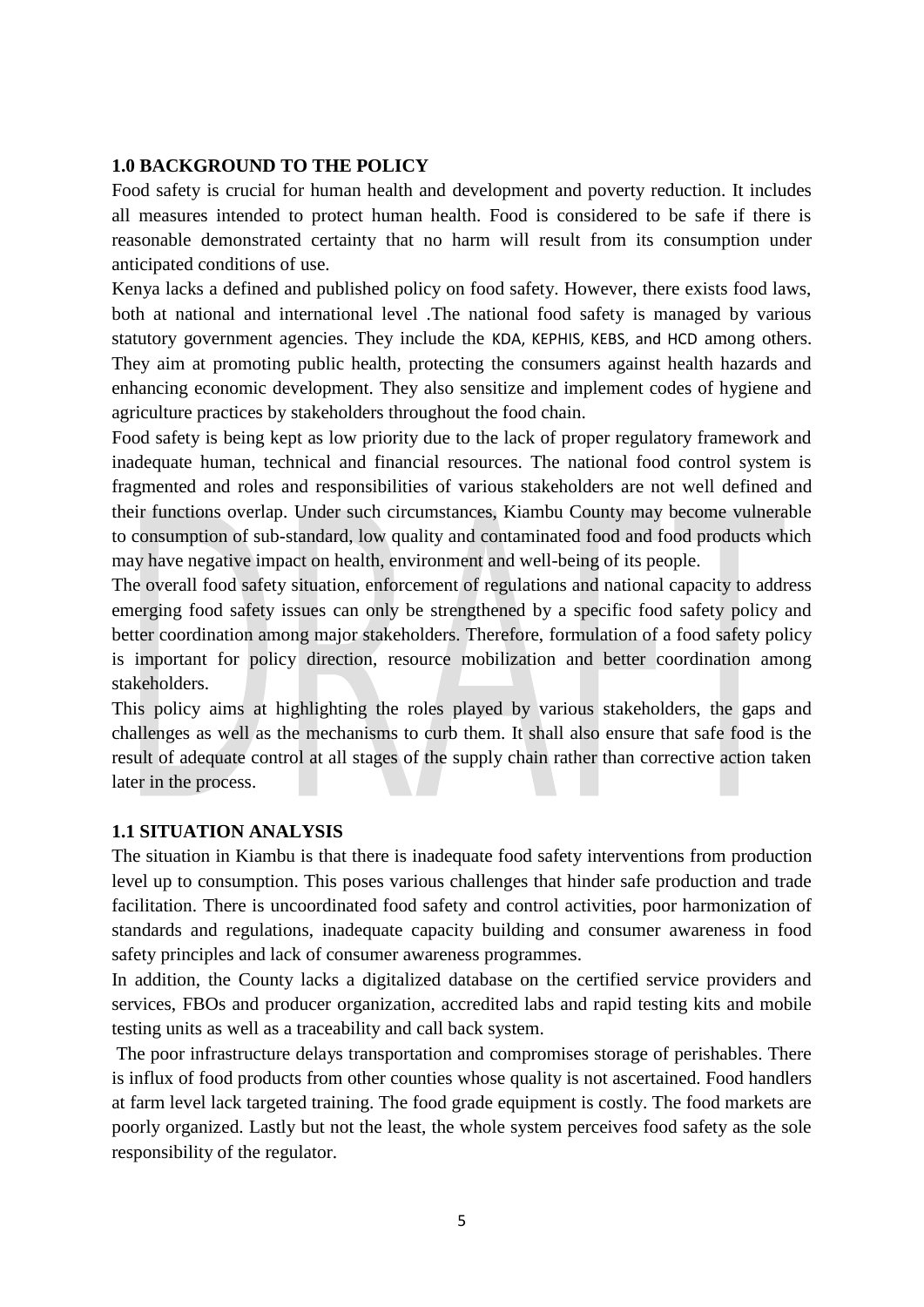#### **1.2 Processes and achievements**

Kiambu County has formed a food safety committee known as KCFSTC and sub committees for purposes of coordination and harmonization of approach in addressing food safety challenges in the County. This is already achieved. The committee has convened through Virtual meetings and workshops with key stakeholder to jumpstart the process of development of KCFS draft policy.

### <span id="page-6-0"></span>**2.0 THE COUNTY FOOD SAFETY POLICY**

#### <span id="page-6-1"></span>**Statements of vision, mission and policy objectives 2.1 STATEMENT OF VISION**

To be the leading county in food safety systems, free of food borne illnesses/diseases **Mission** 

Promotion of safe wholesome food towards a healthy population in Kiambu County

#### **2.2 POLICY OBJECTIVES**

#### **Overall Objective**

The overall objective of this policy is to establish a framework that will guide safe production, value addition, handling, storage and sale of food in Kiambu County.

#### **Specific Objectives**

- i. To promote safe production, handling, processing, transportation and storage of food
- ii. FBOs to take responsibility in ensuring food safety
- iii. To sensitize and create awareness on food safety amongst stakeholders.
- iv. To enhance collaboration and coordination among different stakeholders and government agencies.
- v. To establish a system for uniform inspections throughout the county
- vi. Develop and enforce legislations to promote food safety
- vii. Strengthen food safety and quality control and monitoring systems
- viii. Promote education and research on food safety
- ix. FBOs establish a traceability system
- x. Develop systematic and non-systematic education on food safety for personnel involved in food safety activities

#### 2.3 **KEY PRINCIPLES**

This policy is guided by the following principles

- i. It is the sole responsibility of all FBO's to comply with regulation
- ii. The control shall be preventive
- iii. FBOs approval/registration
- iv. The inspection is the pillar in the control with FBO's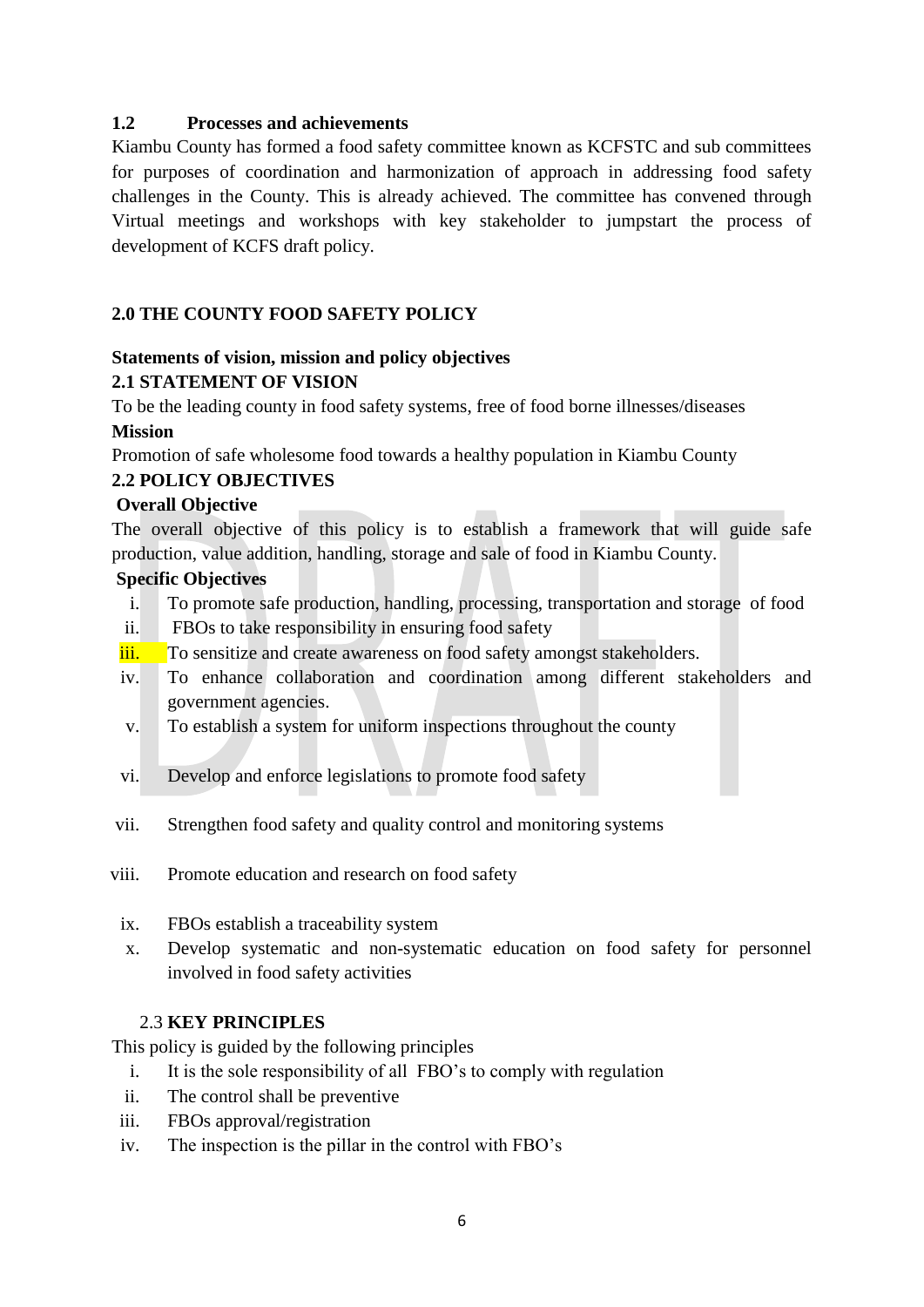- v. The analytical control shall be a verification of whether the FBO's system is effectively implemented
- vi. The controls shall be both risk based and regular
- vii. Control should seek the source
- viii. The control shall use the sanctions necessary to ensure that the regulations are observed
- ix. The effect of the control shall be uniform, both geographically and within the branches; meaning for example, that import and production shall have the same requirements, and that regulations shall be enforced equally throughout the county
- x. The control shall be able to document its reliability and effectiveness
- xi. Food safety programme shall be sensitive to culture/traditional/religious practices and county's context perspective while sustainable use of natural resources and environment impact are to be taken into account.
- xii. Food safety activities have to be based on continuous research programme to enable the strengthened linkage between sustainable food production, nutrition, and health.

#### <span id="page-7-0"></span>**3.0 POLICY ISSUES AND INTERVENTIONS**

#### <span id="page-7-1"></span>**Policy directions**

# **Policy Issue No. 1- Legal and Regulatory framework (Food Law and regulation) Challenges**

- Poor Coordination among implementers, regulators and enforcers There is no existing structure to bring together the implementers and regulators
- Each regulator works independently leading to overlapping and duplication of roles resulting to conflicts among them and confusion to the FBOs
- Emerging issues such as street vended foods have not been formally recognized in the various legislative framework.
- Lack of food and feed raw regulation

#### **Policy Intervention**

- Establishment of a county food safety coordination committee(CFSCC)
- Develop and Review laws and regulations on food safety to support the control system.
- Establish designated well equipped food market within the County
- Develop a regulatory framework for management of street vended foods

# **Policy Issue No. 2 – Information, Education and Communication**

#### **Challenges**

- Inadequate public awareness on food safety
- Lack of County FBO platform
- Lack of registered and Unaccredited food safety training Organisations/colleges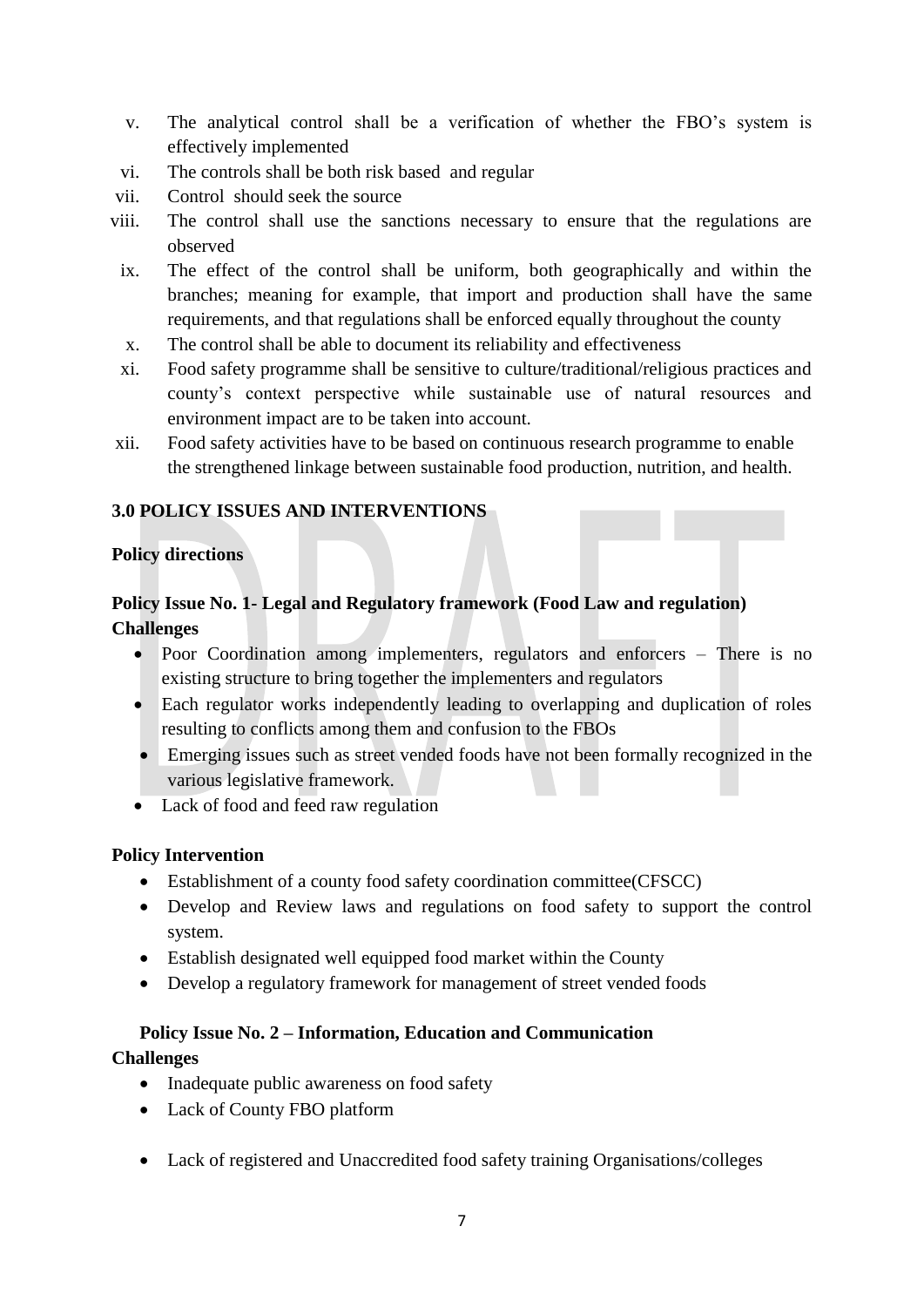- Lack of real time food safety data management information system.
- Inadequate research/studies to inform policy and decision making.

### **Policy Intervention**

- Strengthen public awareness, through county government advocacy, mainstream and social media.
- Establish platforms for FBOs for coordination, linkages and information sharing
- Enhanced collaboration between stakeholders in food safety and sharing information on food safety incidences.
- Establish and train County food safety committee and build their capacity for improved coordination
- Establish a county food safety database.
- Build capacity of staff and farmers through recognized institutions such ATVETs.
- Involve special interest groups in the dissemination process (e.g. political class)

# **Policy Issue No. 3 –Traceability**

# **Challenges**

- Lack of clear food recall plans
- Lack of elaborate traceability systems in the county.
- Contaminated food finding its way back into food chain
- Inadequate capacity in management of traceability systems by actors including regulators and enforcement agencies.
- Negative attitude amongst producers/processors on traceability with fear of taxation.
- Lack of Safe disposal of contaminated product
- Influx of food and food products from other counties whose quality is not ascertained

#### **Policy Intervention**

- The County to support the FBOs to have a traceability system in place.
- Enhance inter County Food safety Committees collaborations
- FBO to have a food recall plan
- FBO to have documented procedure for handling and disposal of contaminated foods and the county to supervise and provide a site

#### **Policy Issue No. 4 – Infrastructure and Capacity**

# **Challenges**

- Limited human resource capacity for food safety in the county.
- Inadequate numbers of recognized and accredited laboratory facilities for testing food safety samples.
- Lack of rapid field test kits for diagnostic analysis that enable timely food safety decision
- High cost of food grade equipment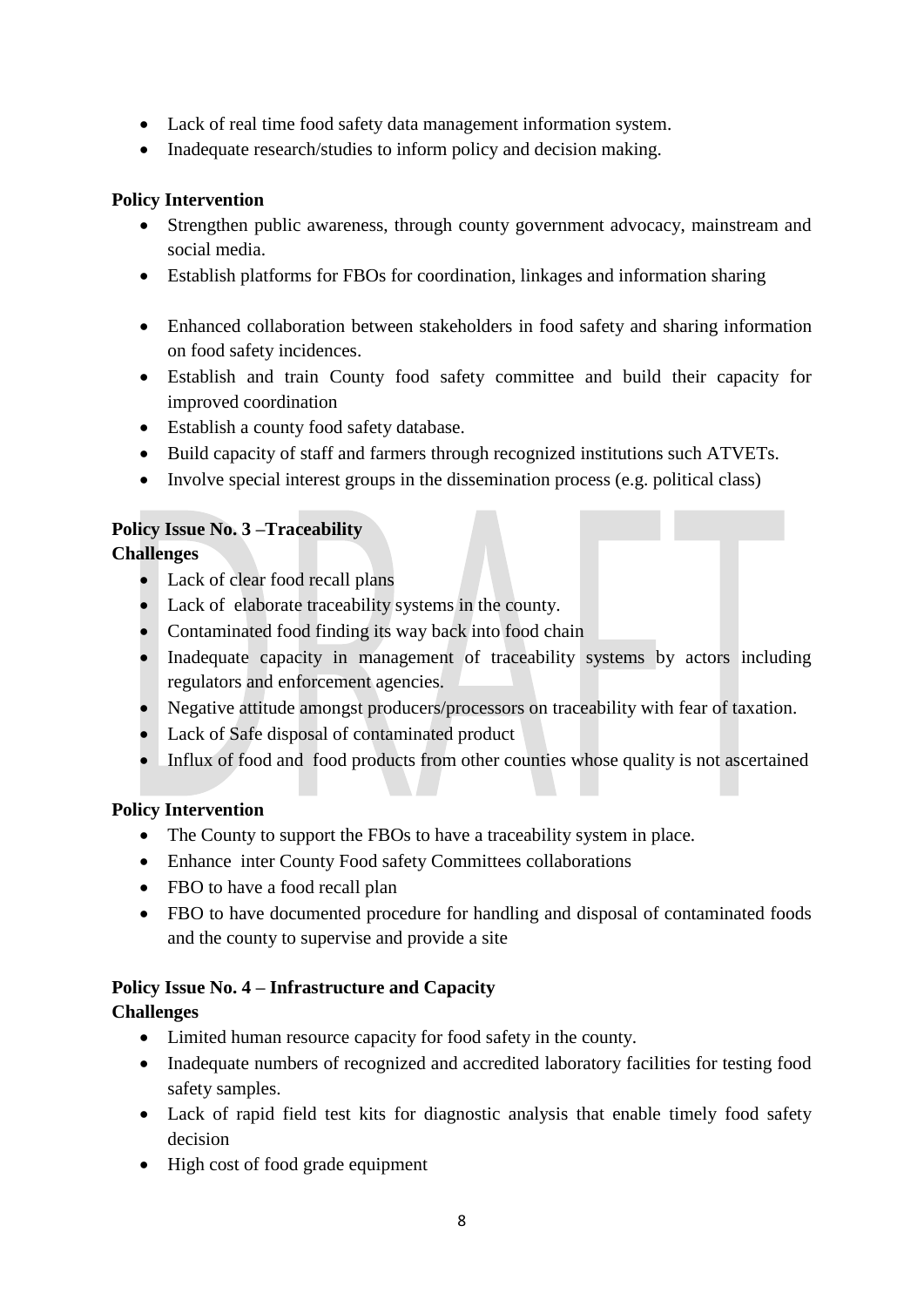Lack of adequate storage facilities for perishable products

# **Policy Intervention**

- To capacity-build the county staff and other key stakeholders on food safety
- Map and establish laboratories for testing of food samples both public and private and provision of mobile testing kits.
- Prioritized budgetary allocation for food safety management.
- Development of strategies for resource mobilization for food safety infrastructure development.
- County to promote and support innovation and appropriate technologies to support use of food grade equipment

### **Policy Issue No. 5 – Emerging and re-emerging food safety concerns Challenges**

- Inadequate capacity of implementers and regulators to conduct surveillance for foodborne diseases, contaminants and impact of food related pandemics and endemics.
- Inadequate capacity of implementers and regulators to conduct inspections for compliance.
- Lack of consumer awareness on the potential health risks posed by unhygienic food handling.

### **Policy Intervention**

- Establish and implement a regulatory framework for management of street vended foods.
- Strengthen capacity of county food inspectors and regulators to conduct surveillance schemes in food.
- Sensitizing consumer through mainstream and social media regarding food borne diseases and contaminants.

# **Policy Issue No. 7 – mandates. Collaborations and capacities**

Challenges

- Inadequate networking and linkages between national and county government functions relating to food safety.
- Lack of scientific data at the county level to inform on policy and decisions (both on food safety incidences and surveillance).

#### **Policy Intervention**

- Improve collaboration between national and county government with clearly defined mandates.
- Strengthen collection of scientific data on food safety that would inform policy and decision making at both county and national governments.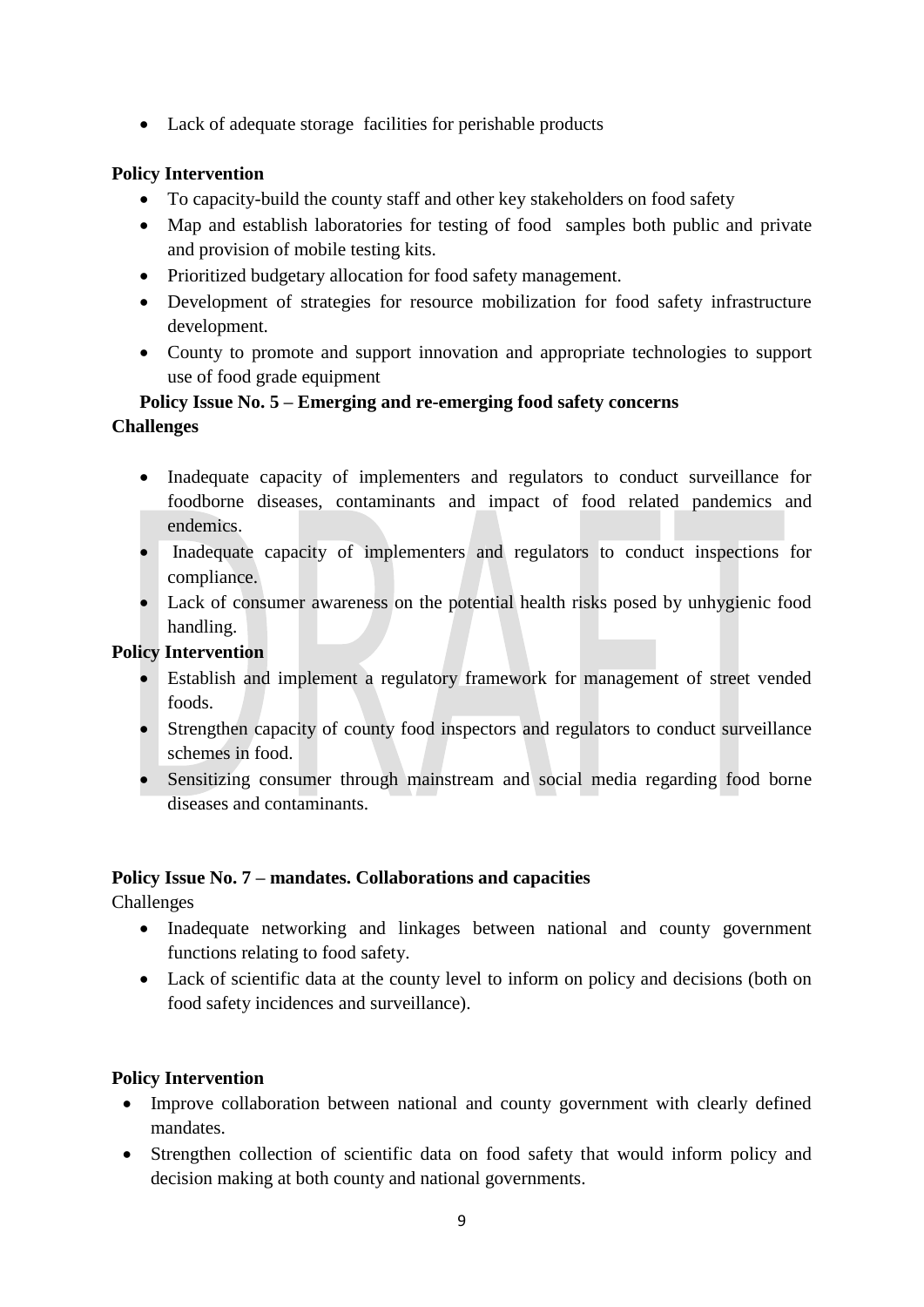Establish an institutional framework to be known as Kiambu County Food Safety Coordination Committee to enhance Coordination, Consultation and cooperation.

#### <span id="page-10-0"></span>**4.0 POLICY COORDINATION AND IMPLEMENTATION**

#### <span id="page-10-1"></span>**4.1 Institutional mechanisms for achieving policy objectives**

The Constitution mandates the county to licence and regulate the food safety in the County. As a result, the county has established departments of health, trade, agriculture, environment and administration to regulate and enforce the issue of food safety. The mandate is also delegated to other government bodies including but not limited to KDB, KEPHIS and KEBS. The different agencies lack a unified platform to address the food safety issues. This in turn has led to overlap of mandates and difficulties in sharing information. This has created gaps in effectively implementing and enforcing the food safety laws and regulations in place.

To address the challenges, there is a need for a multi sectoral approach towards food safety. The aim is to bring representatives of different stake holders and key players under one unified platform who shall spread the information in their different fields. This in return will ensure that the views of the stakeholders are well represented. This platform with stakeholders cutting across shall also ensure that the County Government is well versed with the emerging issues and is able to tackle them urgently and effectively.

#### <span id="page-10-2"></span>**4.2 Implementation framework**

The policy proposes establishment of a unified platform which shall be known as a Kiambu County Food Safety Coordination Committee (KCFSCC).

The function of this committee shall include but not limited to:

- a) Bring all institutions and food safety actors together in a unified platform, coordinate food safety activities while safeguarding, facilitating and strengthening each actor's mandate in food safety control, this will eliminate conflicts and overlaps amongst the actors to seal the gaps and inefficiencies in the current food safety control system.
- b) Organize trainings for the stakeholders
- c) Enhance capacity building within the county
- d) Protect and promote human, plant, animal and environmental health;
- e) Facilitate the orderly development of the food industries as well as fair practices in food trade;
- f) Fulfill the International, Regional, National and County Food Safety Obligations
- g) Link both horizontally and vertically (inter-counties and nationally)
- h) Coordinate all the existing food control infrastructure and services and redefine their roles in order to eliminate areas of overlap and conflict.

The policy proposes membership as follows;

#### **FROM THE COUNTY GOVERNMENT**

- 1) A representative from the department of Health services (Public Health)
- 2) A representative from the department of Administration & Public service
- 3) A representative from the department of Water, Environment, energy  $\&$ Natural resources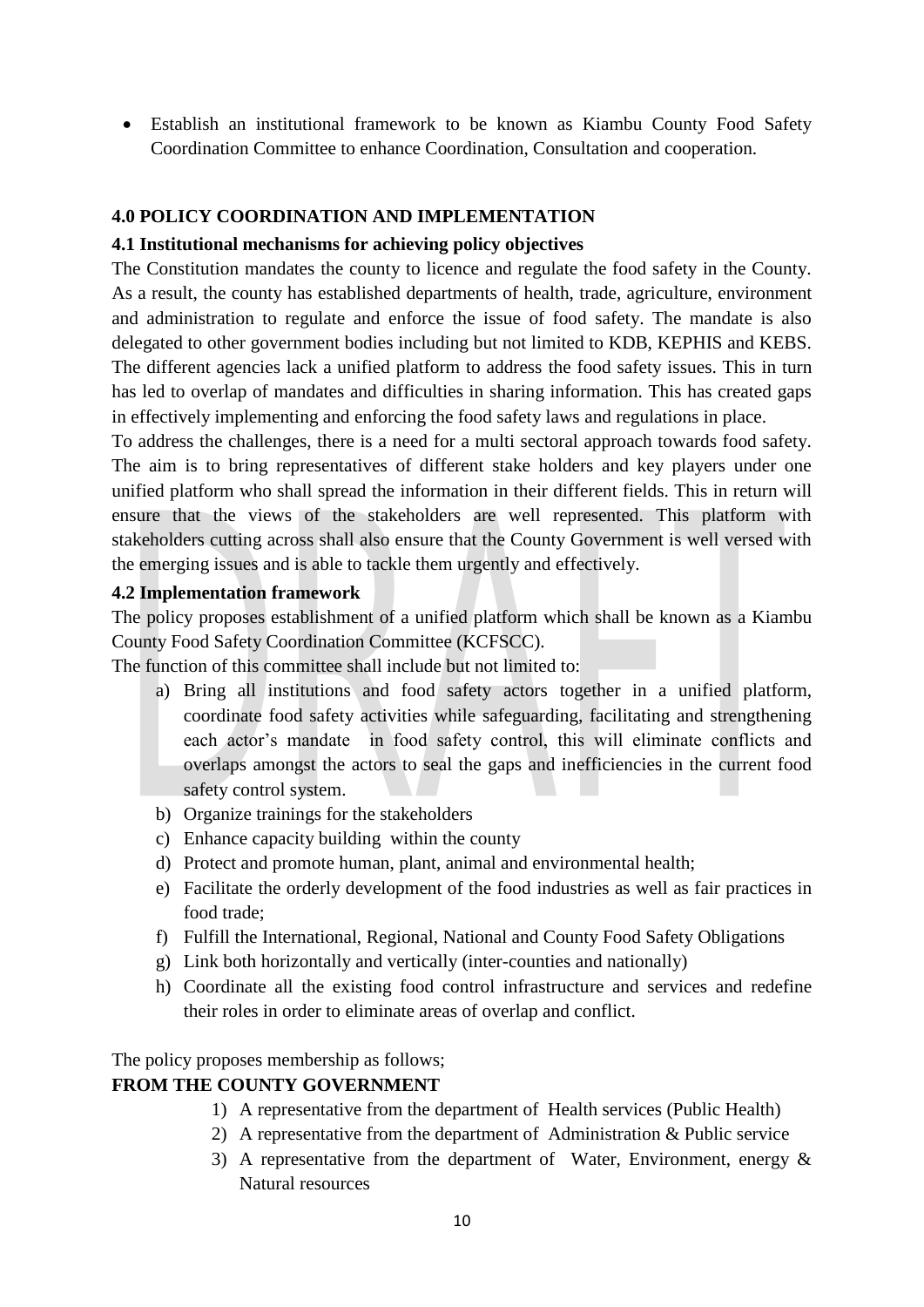- 4) Five (5) representatives from the department of Agriculture, Livestock & Irrigation
- 5) A representative from the department of Trade, Tourism and Enterprise development
- 6) A representative from the office of the County Attorney
- 7) Technical, Vocational, Education Training (TVET)

# **FROM THE COUNTY ASSEMBLY**

- 1) Chairman of the Agriculture Committee
- 2) Chairman of Health Committee

# **FROM THE NATIONAL GOVERNMENT-A representative from:**

- 1) KEPHIS
- 2) Kenya Dairy Board
- 3) N.E.M.A
- 4) HCD
- 5) KEBS
- 6) County Commissioner

# **KEY STAKEHOLDERS-A representative from:**

- 1) Producer organization
- 2) Consumer network
- 3) Civil society
- 4) Processors organization

Co-opted Member (as need arises)

#### **ROLE OF FBO**

- To embrace written scheduled own check programmes and submit reports to the relevant authorities
- To report any food safety incidence to regulatory authority
- To ensure that foods and food handling facilities comply with provisions
- Institute food recall and traceability processes
- Not to sell food when suspected and found unfit
- To adhere to food hygiene practices

# **ROLE OF REGULATORY AUTHORITIES**

- To prepare legislation
- To carry out inspections
- Creating awareness on Food safety
- Conduct Food Safety Audits
- Advisory role to FBOs
- Food sampling and analysis
- To verify that legislation is met by FBO
- Conduct food surveillance activities
- To share information
- To enforce legislative provisions